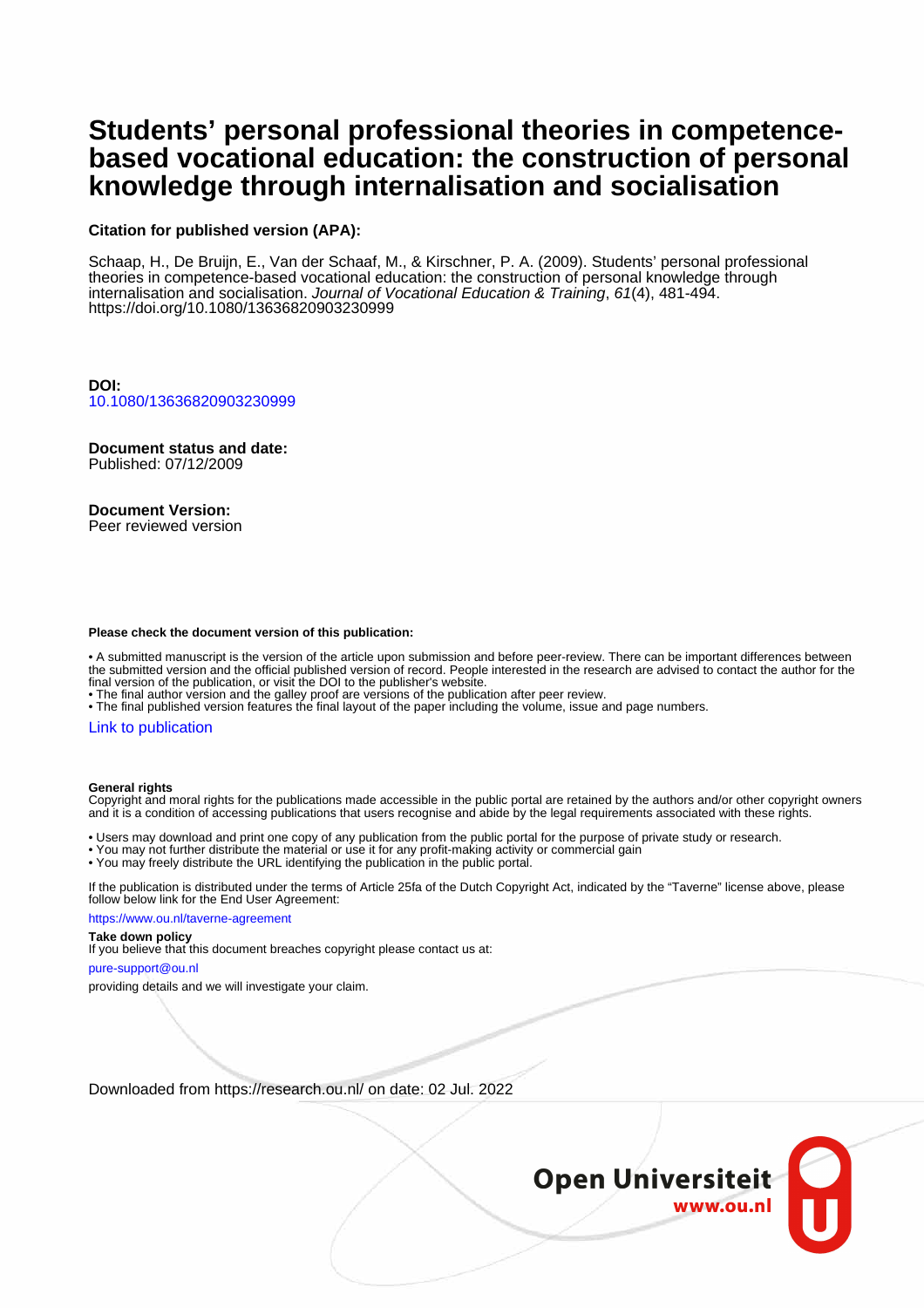This article was downloaded by: [Schaap, H.] On: 7 December 2009 Access details: Access Details: [subscription number 917469453] Publisher Routledge Informa Ltd Registered in England and Wales Registered Number: 1072954 Registered office: Mortimer House, 37- 41 Mortimer Street, London W1T 3JH, UK



To cite this Article Schaap, H., de Bruijn, E., Van der Schaaf, M. F. and Kirschner, P. A.(2009) 'Students' personal professional theories in competence-based vocational education: the construction of personal knowledge through internalisation and socialisation', Journal of Vocational Education & Training, 61: 4, 481 — 494

To link to this Article: DOI: 10.1080/13636820903230999 URL: <http://dx.doi.org/10.1080/13636820903230999>

## PLEASE SCROLL DOWN FOR ARTICLE

Full terms and conditions of use:<http://www.informaworld.com/terms-and-conditions-of-access.pdf>

This article may be used for research, teaching and private study purposes. Any substantial or systematic reproduction, re-distribution, re-selling, loan or sub-licensing, systematic supply or distribution in any form to anyone is expressly forbidden.

The publisher does not give any warranty express or implied or make any representation that the contents will be complete or accurate or up to date. The accuracy of any instructions, formulae and drug doses should be independently verified with primary sources. The publisher shall not be liable for any loss, actions, claims, proceedings, demand or costs or damages whatsoever or howsoever caused arising directly or indirectly in connection with or arising out of the use of this material.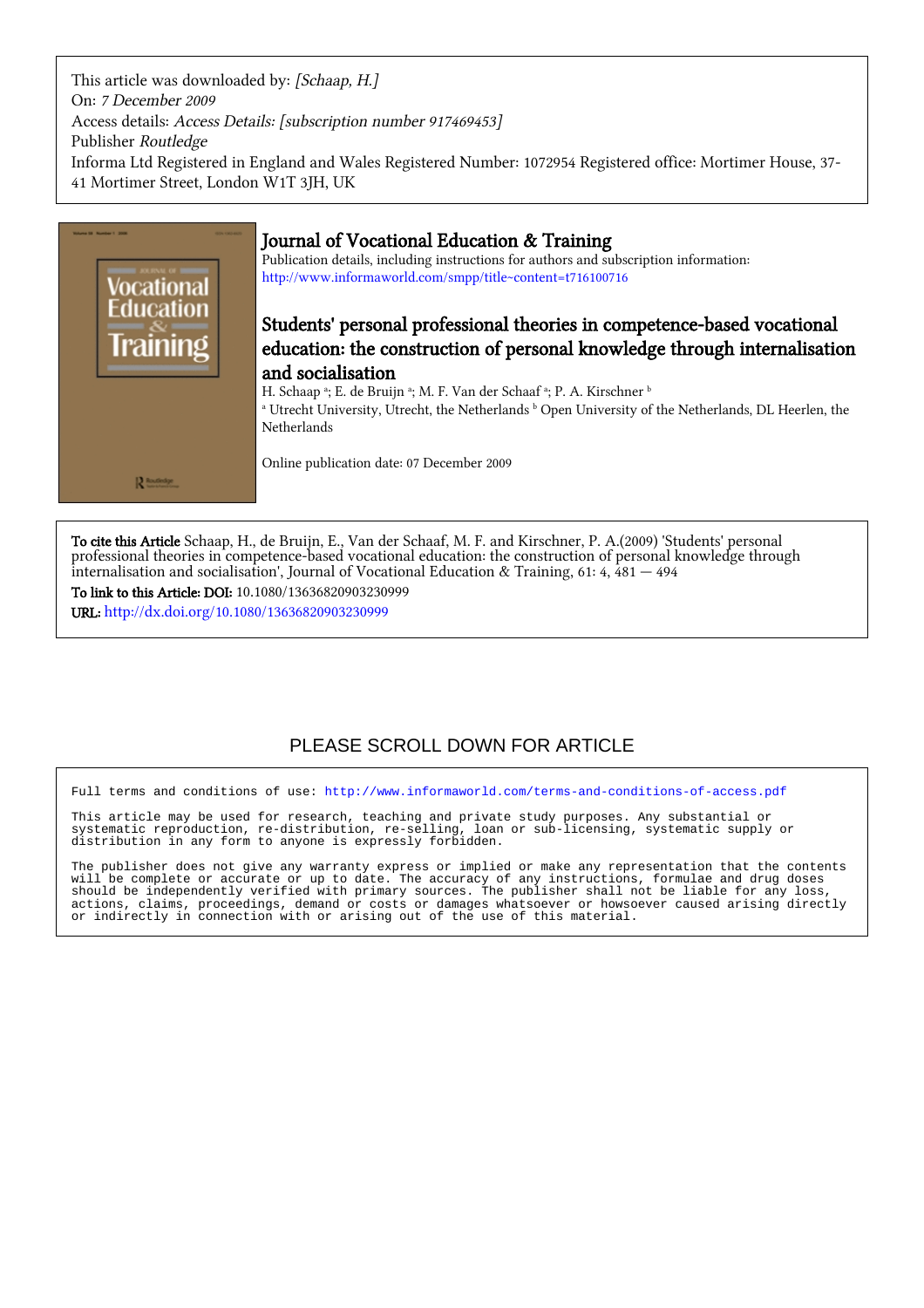## **Students' personal professional theories in competence-based vocational education: the construction of personal knowledge through internalisation and socialisation**

H. Schaap<sup>a\*</sup>, E. de Bruijn<sup>a</sup>, M.F. Van der Schaaf<sup>a</sup> and P.A. Kirschner<sup>b</sup>

*a Utrecht University, Utrecht, the Netherlands; <sup>b</sup> Open University of the Netherlands, DL Heerlen, the Netherlands*

(*Received 27 October 2008; final version received 20 July 2009*)

Competence-based vocational education is based on a constructivist learning paradigm, where the development of students' personal professional knowledge is emphasised. However, there is a lack of insight into how students construct their own professional knowledge and what the content and nature of personal professional knowledge is. This article elaborates the concept Personal Professional Theory (PPT): a personal knowledge base in which professional knowledge and beliefs are internalised. PPTs are built upon a combination of declarative and procedural knowledge and are stored in the long-term memory. Furthermore, knowledge in PPTs refers to compiled knowledge which can be specified and applied to different professional situations. These PPTs develop through an interrelated process of internalisation and socialisation, in which students grow into the existing body of shared knowledge and collective norms, values and beliefs of professionals of an occupational domain. It is concluded that the elaboration of PPTs can be used to stimulate and monitor personal professional knowledge development in vocational education, but further research into the content and nature of PPTs is required.

**Keywords:** personal professional theories; knowledge and beliefs; declarative and procedural knowledge; personal knowledge development; internalisation and socialisation

## **Knowledge in competence-based vocational education**

Vocational education is subject to constant social changes, technical developments and organisational demands. The increased use of new information and communication technologies and the changing perspective on employees as flexible and employable professionals (Wagner 1994), have caused many countries to redefine the key competences that are necessary for adequate professional behaviour (Achtenhagen and Grubb 2001). In the current knowledge-based societies and labour markets, professionals not only need specific technical and formal knowledge, but also need well-developed professional skills and attitudes for lifelong learning (Maes 2004). As a response to these changing professional demands, a competence-based qualification structure has been adopted in vocational education, for example in the Netherlands, Germany, France, Great Britain and Australia (Achtenhagen and Grubb 2001; Billet

ISSN 1363-6820 print/ISSN 1747-5090 online © 2009 The Vocational Aspect of Education Ltd DOI: 10.1080/13636820903230999 http://www.informaworld.com

<sup>\*</sup>Corresponding author. Email: h.schaap@uu.nl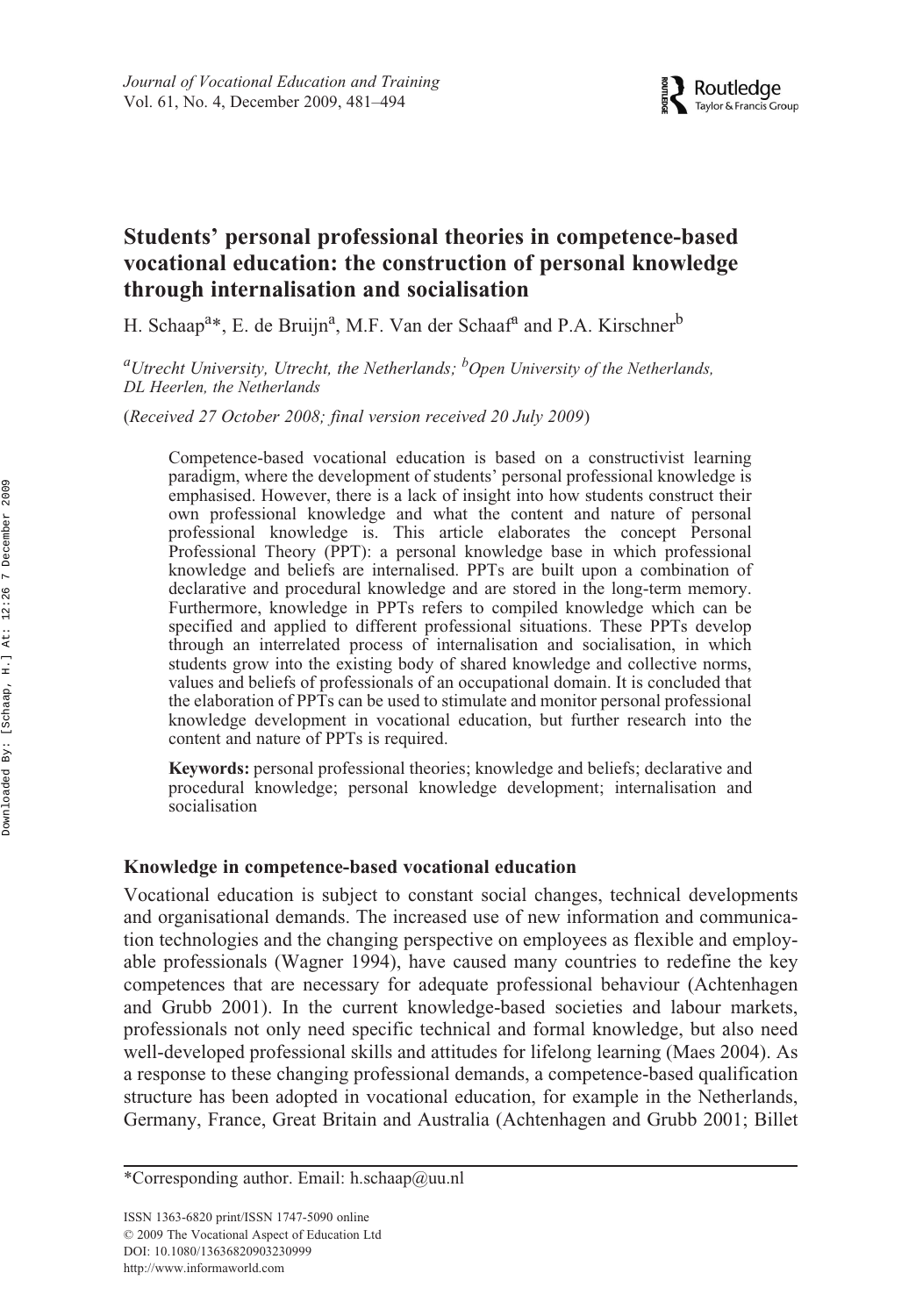2000; de Bruijn 2004; Nijhof and van Esch 2004; Seezink, Poell, and Kirschner 2009; Weigel, Mulder, and Collins 2007).

Competence-based vocational education is based upon a constructivist learning paradigm and aims to reduce the gap between training programmes in vocational schools and the needs of the labour market (Rauner 2007; Simons, van der Linden, and Duffy 2000; Tillema, Kessels, and Meijers 2000). In competence-based vocational education authentic key issues and problems are integrated in the training programmes, so that students learn how to deal with these problems (Guile and Griffiths 2003). Competences are conceived as more or less organised wholes of knowledge, skills and attitudes (Lizzio and Wilson 2004; van der Sanden and Teurlings 2003) that are required for adequate fulfilment of professional tasks (Eraut 1994; Hager and Gonczi 1991). The underlying idea is that in competencebased vocational education students develop competences that are needed in (future) professions as well as for lifelong learning (Biemans et al. 2004). The development of professional competences is a main objective of competence-based vocational education. Learning is viewed as giving meaning to experiences in a process of continuous progressive recontextualisation (Seezink, Poell, and Kirschner 2009).

A major problem in competence-based vocational education is, however, that it is unclear how knowledge is internalised by students in a personal professional knowledge base (van der Sanden and Teurlings 2003). This is problematic, because learning is not effective when there is no explicit attention to the internalisation of different types of knowledge with and in personal professional knowledge (Eraut 1994). As students in vocational education have to internalise various types of knowledge, explicit attention to the internalisation of knowledge is crucial. For example, a combination of explicit and codified knowledge as well as situational and episodic knowledge is required for adequate professional performance (Guile and Young 2003). When learning in the workplace, students adapt and internalise cultural features, such as norms, values and beliefs of an occupational domain. The transfer and integration of these shared norms, values and professional beliefs conceived from workplaces to vocational schools seem to be problematic (Achtenhagen and Grubb 2001; Boreham 2004; Eraut 1994; Poortman 2007).

To generate insight in the internalisation of knowledge in competence-based vocational education, this article elaborates the concept Personal Professional Theory (PPT). A PPT is a personal professional knowledge base that serves as frame of reference in the process of internalising professional knowledge and beliefs. It is postulated that the development of PPTs means growing into a specific occupational domain, through the internalisation of shared knowledge and collective norms, values and beliefs of professionals. The emphasis on the internalisation of knowledge can be useful for competence-based vocational education, because students often learn the norms and values of an occupational domain in an implicit way (Achtenhagen and Grubb 2001). The function of internalisation is twofold: PPTs develop through a process of internalisation and serve at the same time as frame of reference in the process of internalising new professional knowledge and beliefs. In this article the construct PPT will be defined by answering two leading questions: (1) what is the nature and content of Personal Professional Theories; and (2) how do Personal Professional Theories develop? The main goal of this article is to show the value of Personal Professional Theories for competence-based vocational education.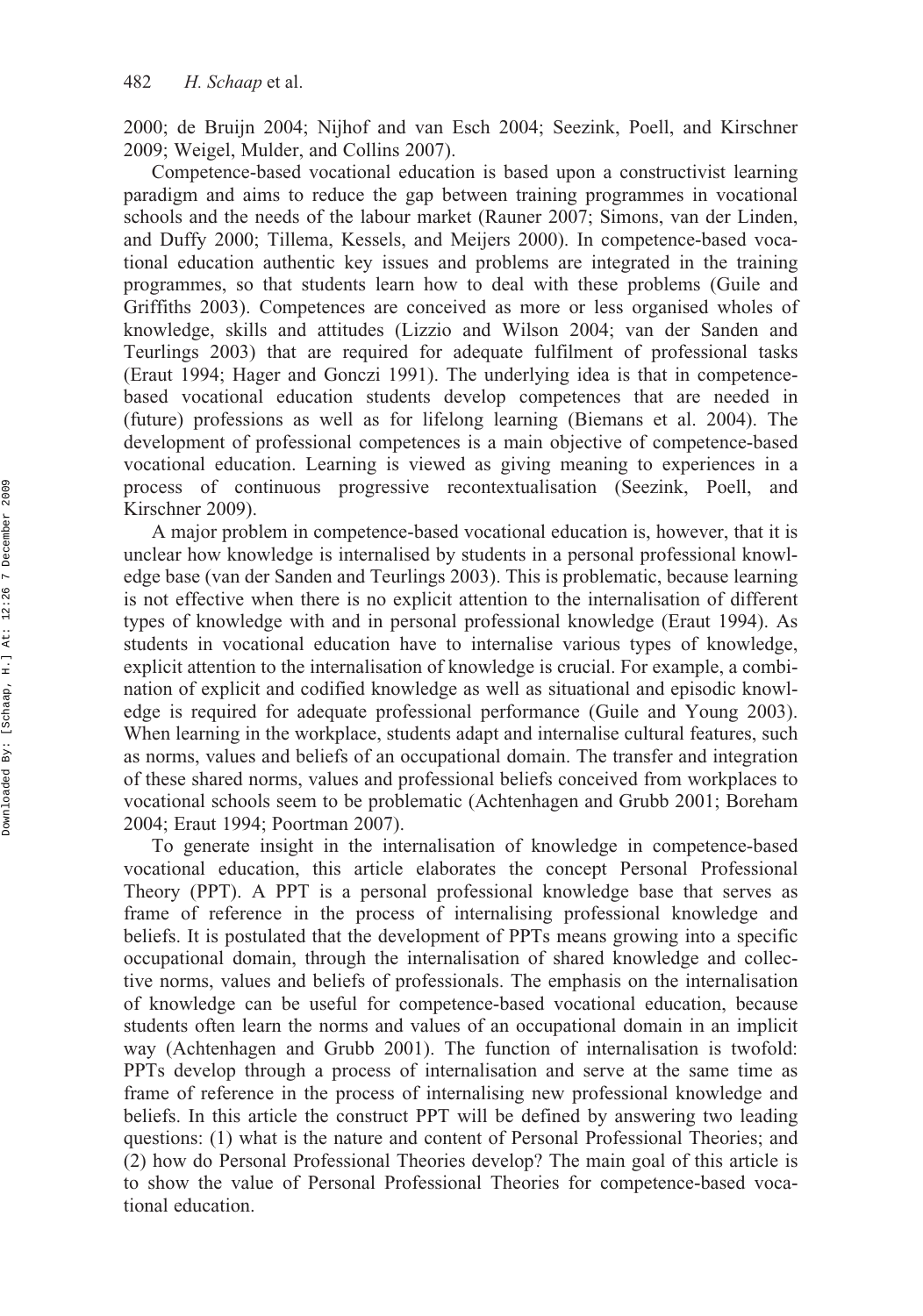### **Students' Personal Professional Theories**

PPTs have two functions, namely as a frame of reference through which professionals acquire and interpret new knowledge and for directing professional behaviour. The relation, however, between personal knowledge and professional behaviour is complex (Argyris and Schön 1978; Beijaard and Verloop 1996; Levin and He 2008). The content of PPTs consists of a combination of propositional, conceptual knowledge and personal beliefs. This article conceives knowledge, in general, as personal, which can be used in different situations and which is directly related to the ability to learn (Becker and Steele 1995). Knowledge in competence-based vocational education, then, is conceived as the result of interactions between different individuals in schools, workplaces and professional organisations (Simons, van der Linden and Duffy). Knowledge, then, is not seen in an absolute or static form, it: (1) is personal and subjective; (2) is directly related to the performance and actions of people; and (3) has personal meaning (Nonaka and Takeuchi 1995). Personal beliefs form a subjective truth, which is constantly validated by inferring and confronting own beliefs (Drucker 1993). Beliefs are seen as filters through which new knowledge is acquired (Putnam and Borko 2000).

This article agrees with Pajares (1992), who postulates that knowledge and beliefs are inextricable related. The symbiotic relation between knowledge and beliefs primarily refers to personal knowledge (Kagan 1990). Because PPTs refer to personal knowledge construction, they have a broader scope than theories of action as elaborated by Argyris and Schön (1974, 1978). Where a theory of action is defined as 'a theory of deliberate human behavior which is for the agent a theory of control but which also serves to explain or predict his behavior' (Argyris and Schön 1974, 6), PPTs refer to the connection and internalisation of various types of knowledge and beliefs (Cornett, Yeoties, and Terwilliger 1990; Kelchtermans and Vandenberghe 1994). A theory of action is specific for deliberate human behaviour. The connectedness of propositional and conceptual knowledge and personal beliefs implies that change in one aspect of the theory entails changes in the theory elsewhere. A theory, in general, is 'not necessarily accepted, good or true; it is only a set of interconnected propositions that have the same referent – the subject of the theory' (Argyris and Schön, 1974).

This article elaborates five main features of PPTs. Each feature is concerned with the nature of knowledge and knowledge development. A PPT (1) consists of declarative and procedural knowledge; (2) is stored in the long-term memory; (3) refers to compiled knowledge and is used in the process of tacit knowing; (4) is based upon different types of knowledge, such as formal theories, work-process knowledge, practical knowledge and shared knowledge, norms, values and beliefs of an occupational domain; and (5) can be specified and applied to different situations. These features are elaborated in the following five sections.

#### *Declarative and procedural knowledge*

PPTs consist of a combination of declarative and procedural knowledge. Declarative knowledge refers to the factual information that a person knows and can report, which can be represented as a network of small units of primitive knowledge called chunks. Procedural knowledge is represented by a large number of productions or production rules, which are condition–action units that respond to various conditions for which specific actions are required (Anderson and Schunn 2000). The production rules are condition-action units, referring to causal relations among two different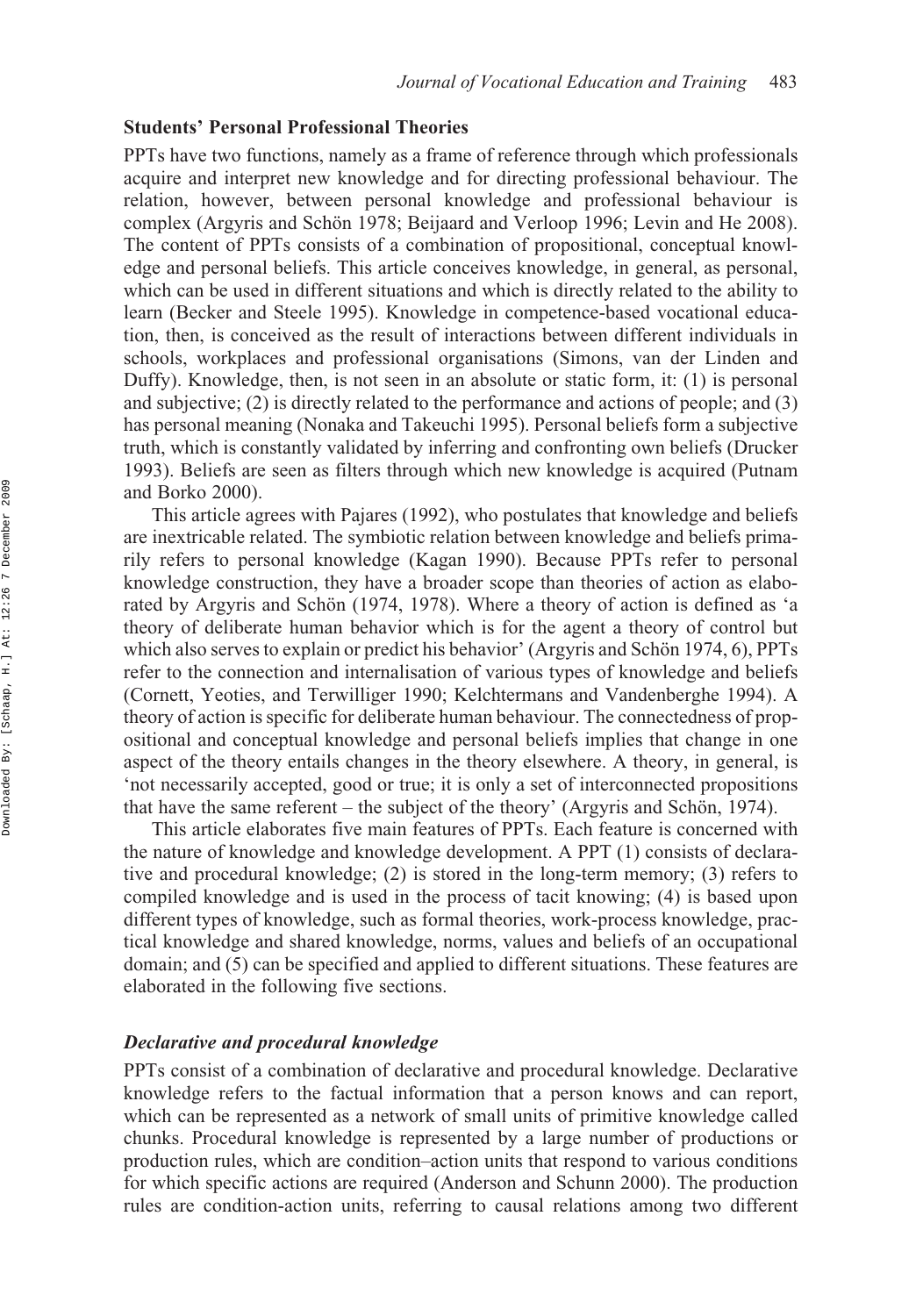events (an 'if-then' strategy). The production rules form together a production system. Procedural knowledge refers, then, to knowledge that is fundamental for professional actions, such as knowing which knowledge is important in a certain situation and how to use it.

Anderson and Schunn (2000) refer to relatively simple and specific cognitive tasks like using heuristics in simple arithmetic assignments, to illustrate the existence and function of both declarative and procedural knowledge. However, the problems to which professionals are confronted are complex and comprehensive in nature (Darling-Hammond and Sykes 1999). Professionals need to anticipate adequately when facing occupational core problems, which refer to an authentic problem, where different perspectives are relevant and where no direct solution is available (Zolingen et al. 1999). It can therefore be discussed whether procedural knowledge in fuzzy, complex, ambiguous and value-laden situations is stored in an identical way as Anderson and Schunn account for (Winitzky and Kauchak 1995). This may have influence on the nature of the production systems in PPTs. Due to the complexity of professional tasks and situations the production systems in PPTs can be (1) general or specific; and (2) complex and simple in nature, depending on the nature of certain tasks or situations. It is noticeable that the nature of professional tasks (i.e. complexity or specificity) also depends on the developed PPT and the experiences and perceptions of a professional.

#### *Long-term memory*

This article postulates that PPTs are stored into the long-term memory, because the knowledge in PPTs is situated in different internal representations or schemes. It is assumed that professionals store their knowledge in a schematic way; they construct internal representations of what they know (Meijer 1999). These schemes can be constructed either distributed or parallel to each other (Hinton and Anderson 1981). From research into the human cognitive architecture it is known that both long-term memory and working memory are integrally related in storing knowledge. Long-term memory incorporates a massive knowledge base that is central to all of our cognitively-based activities, while working memory is where cognitive processing occurs (Kirschner, Sweller, and Clark, 2006; Meijer 1999). The knowledge in long-term memory is permanently incorporated in the mind of a person (Anderson 1980). The nature of knowledge in long-term memory is organised, stable and meaningful (Mayer 1981).

In the process of storing new information, the knowledge in working memory remains temporarily active (Atkinson and Shiffrin 1968; Baddely and Hitch 1974). When professionals are confronted with complex occupational problems, they have to 'call up' relevant elements from their long-term memory into their working memory, in order to establish a way for adequate performance. Professionals then, select and use appropriate facts (declarative knowledge) and corresponding procedures (procedural knowledge), which are stored in their PPTs and thus in the long-term memory.

#### *Formal knowledge, practical knowledge and work-process knowledge*

The knowledge base of a person is made up of different types of knowledge (De Jong and Ferguson-Hessler 1996). This article conceives formal-, practical- and work-process knowledge as relevant types of knowledge in the specific context of vocational education and occupational learning (Griffiths and Guile 2003).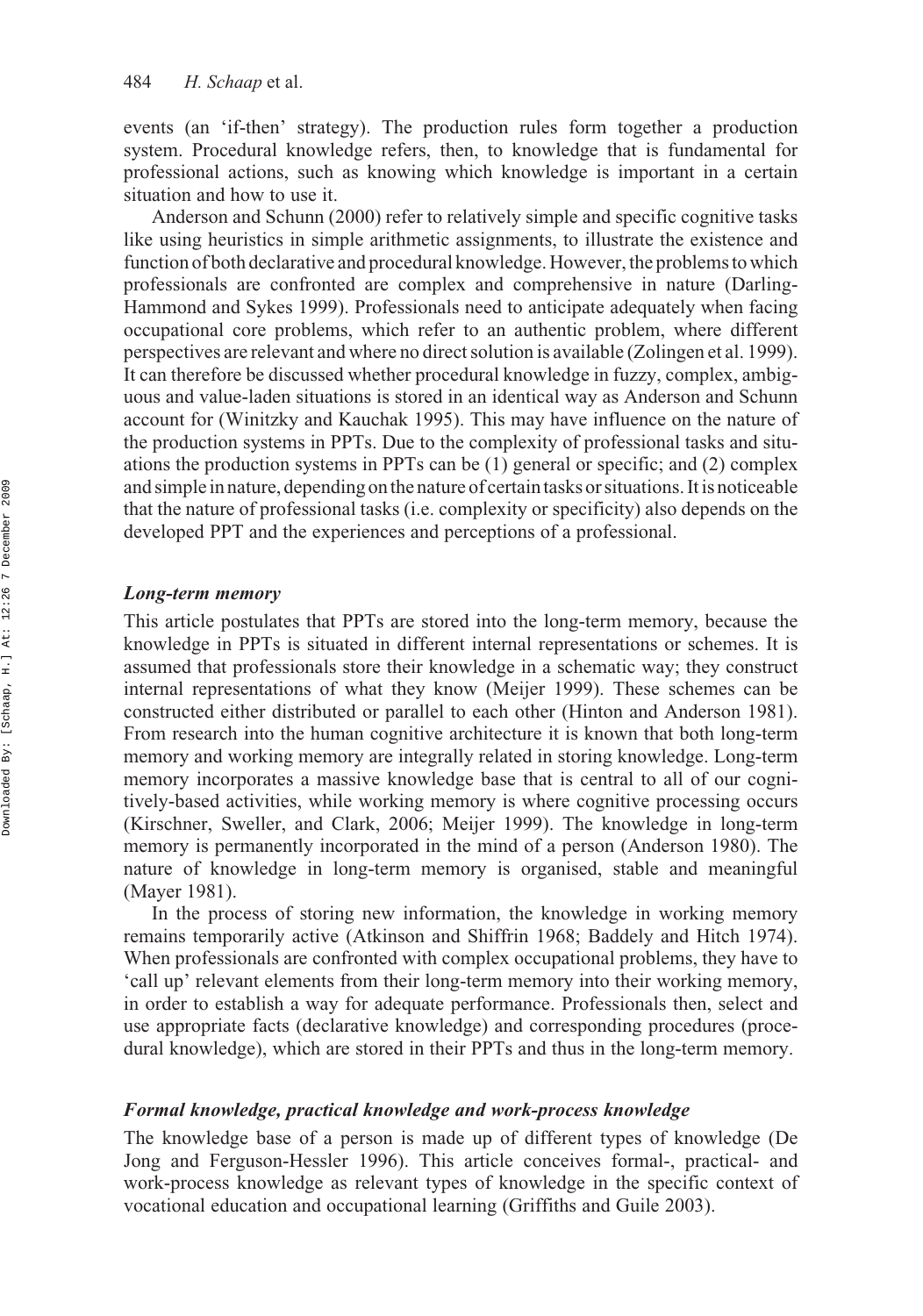Formal knowledge is conceived as the fundamental basis of every profession; occupations are based on systematic knowledge, acquired through formal training and experiences (Wilensky 1964). De Jong and Ferguson-Hessler (1996) refer to conceptual knowledge as static knowledge about facts, concept and principles that can be applied in a specific domain. Formal knowledge is highly explicit, objective and can be expressed in formal and systematic language and can be stored in complex datasets, articles, handbooks and specific instructions (Nonaka and Takeuchi 1995). This implies that formal knowledge is transferable between different actors and entities. Formal knowledge is therefore conceived as explicit, coherent and systematic knowledge (Eraut 1994).

One of the major ways of knowing in the changing landscape of professional work is work-process knowledge which is generally defined as a combination of practical and formal or propositional knowledge (Boreham 2002; Rauner 2007). Work-process knowledge is conceived as an integral and comprehensive concept, which is conducted from work processes in organisations on the one hand, and from direct experience of the work itself on the other (Griffiths and Guile 2003). In this view, work-process knowledge should assist learners in addressing complex issues they confront in the professional workplace. Subsequently, rather than 'offering learners "inert" knowledge which does not assist learners in addressing the complex issues they confront in the workplace it is important to assist learners in developing ways of knowing which are integral to work activity' (Griffiths and Guile, 2003, 62). Additionally, Boreham (2004) refers to work-process knowledge as knowledge about the organisational environment and the professional work context and work procedures. Work-process knowledge: (1) implies understanding the work process in the organisation as a whole, it is a system-level understanding of the organisation; (2) is active knowledge, which is used directly in professional actions; (3) is constructed during professional activities, in for example problem-solving situations; and (4) is a synthesis of theoretical (i.e. codified) and experiential (i.e. episodic) knowledge. Rauner (2007) refers to work-process knowledge as directly needed in the work process, acquired in the work process itself and pointed to a complete work process. Workprocess knowledge, then, is a combination of practical and formal knowledge.

Practical knowledge is a comprehensive concept which is used in different professional domains and research paradigms, for example in the domain of vocational education (Rauner 2007) and in the domain of teacher education and research (Beijaard and Verloop 1996; Munby, Russell, and Martin 2001; Verloop, van Driel, and Meijer 2001). In the domain of teacher education and research, practical knowledge is generally defined as all professional related insights that are potentially relevant to teachers' activities (Verloop, van Driel, and Meijer 2001). Practical knowledge is defined as a combination of declarative and procedural knowledge and beliefs, including norms and values (Beijaard and Verloop 1996). However, in teacher education, practical knowledge is operationalised in various ways, depending on the research purpose (Beijaard and Verloop 1996). Meijer, Verloop and Beijaard (2002) for example refer to teachers' practical knowledge as personal, contextual and tacit knowledge, which is based upon experiences and which underlies teachers' actions. Moreover, they state that dynamic and performance-related interactive cognitions are part of practical knowledge. Interactive cognitions, as situated between knowledge and beliefs, and concrete behaviour, are constructed during professional actions and are located in the working memory. In the domain of vocational education, practical knowledge is defined as subjective and tacit knowledge, embedded in the logic of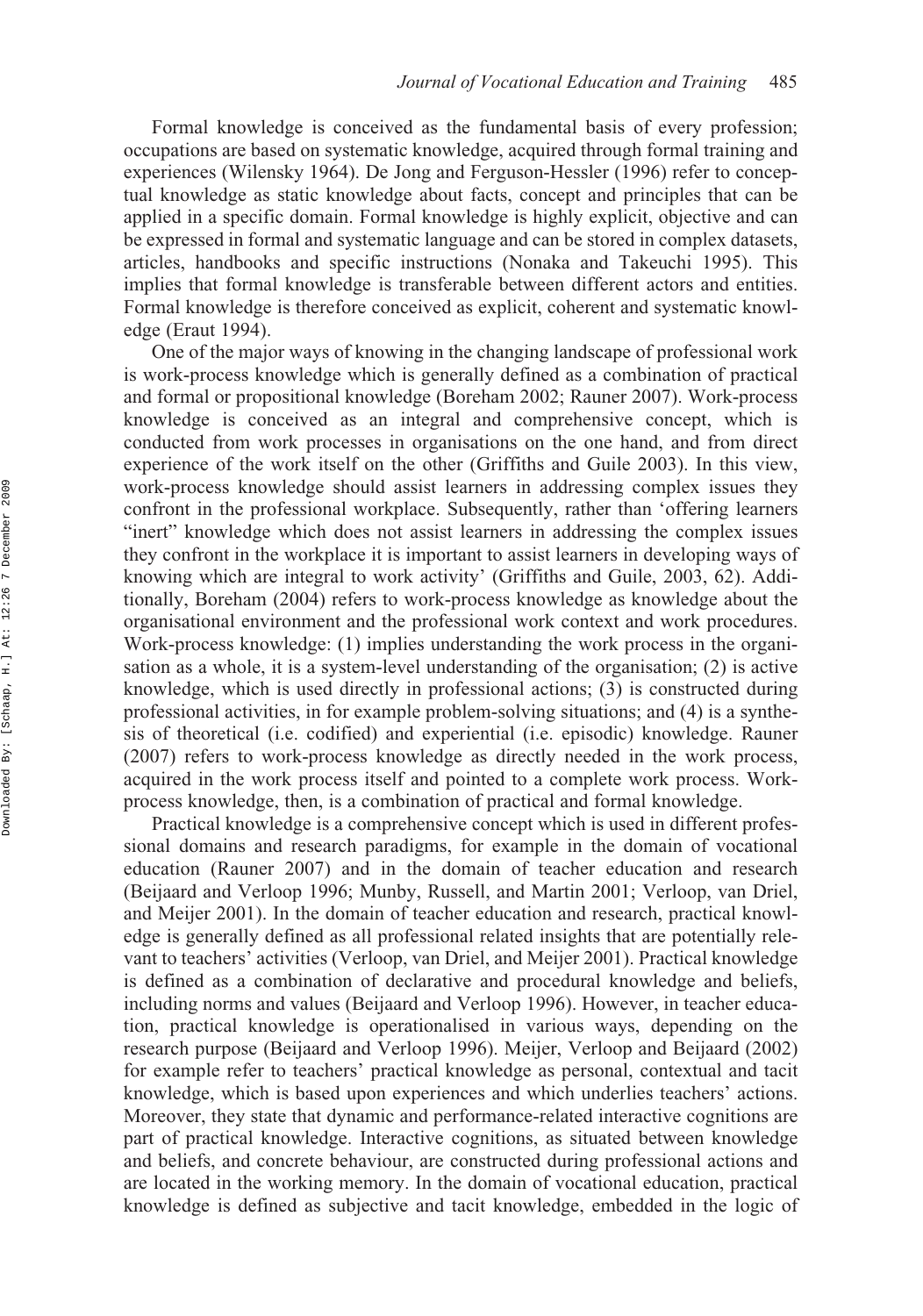practice (Rauner 2007). Practical knowledge exists in interaction with objects, persons, procedures or other artefacts. Besides a sense of interpretive understanding and methodological knowledge, practical knowledge comprises motivational or emotional knowledge as well (Rauner).

This article postulates that interactive cognitions are not part of PPTs, because of the temporary and dynamic nature of interactive cognitions. PPTs are stable in nature and refer to personal professional knowledge, which is fundamental for professional actions, and is stored in the long-term memory. It is particularly the knowledge in the working memory which refers to interactive cognitions (Meijer, Verloop, and Beijaard 2002). Indeed, interactive cognitions are important in the actual performance of professionals (Baddely and Hitch 1974), while the knowledge in PPTs can be specified and applied to different professional situations. That implies that PPTs can be interpreted independently from specific situations.

Formal knowledge, practical knowledge and work-process knowledge, in their relatedness and their tacit and dynamic nature, show their value as sources for personal professional knowledge development. Because PPTs consist of internalised knowledge, no distinction can be made between different types of knowledge, such as formal knowledge, practical knowledge and work-process knowledge. This article therefore postulates a somewhat different perspective on personal knowledge development than the one that for example Eraut (1994) and de Jong and Ferguson-Hessler (1996) have developed: personal professional knowledge in PPTs cannot be separated into different types of knowledge. In the process of internalisation, different types of knowledge are assimilated or accomodated into knowledge structures (Piaget 1950). It is the internalisation of different types of knowledge that is a crucial aspect of personal professional knowledge development. Formal knowledge, work-process knowledge and practical knowledge, in their complexity and interrelatedness, are sources for personal professional knowledge development. Nevertheless, it is indeed possible to describe qualities of personal professional knowledge, because the qualities of knowledge are independent from the types of knowledge (de Jong and Ferguson-Hessler 1996). Qualities of knowledge refer to properties of knowledge. PPTs can thus only be described by identifying relevant qualities of personal professional knowledge.

## *Knowledge compilation, tacit knowledge and tacit knowing*

The personal professional knowledge in PPTs refers to compiled knowledge. Knowledge compilation is a process in which the nature of knowledge changes over time, when the amount of experience increases, knowledge becomes stored in large components that already entail other concepts and relations between these concepts (Anderson 1980; Meijer 1999). Knowledge compilation views personal professional knowledge as a hierarchical structure in which knowledge is layered and related to core concepts. It is assumed that professionals, with frequent experiences, can respond quickly and efficiently to complex situations and tasks. Winitzky and Kauchak (1995) found that the structural knowledge base of pre-service teachers, measured with open-ended concept maps, became smaller and simpler over time. They state that because 'subjects were engaged in integrating declarative with procedural knowledge, the maps reflected this on-going process of knowledge compilation and teachers no longer needed to hold this information in working memory, and it ceased to appear on their maps' (Winitzky and Kauchak 1995, 222). Because the teachers have combined their productions into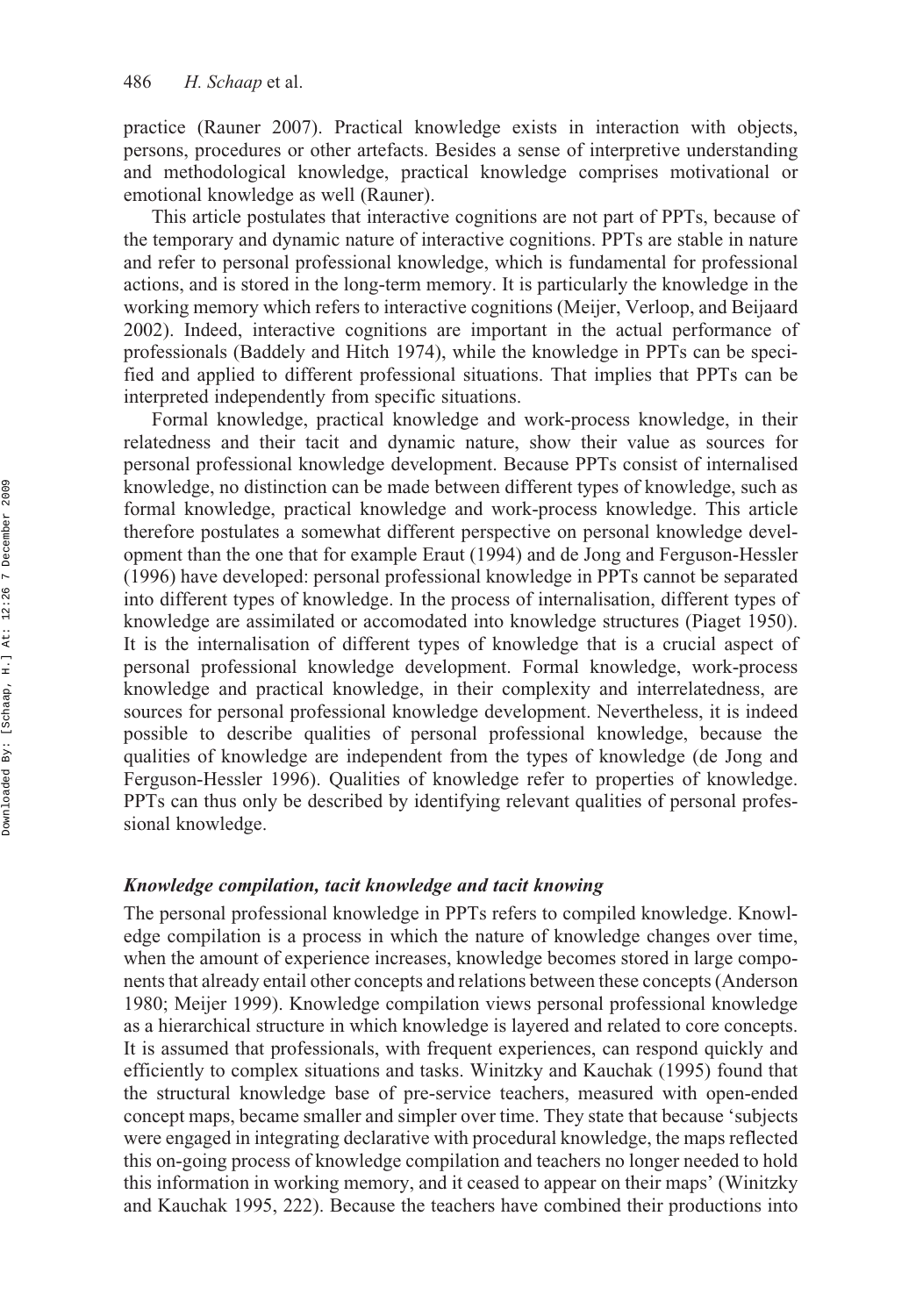few, more effective large knowledge concepts, they required fewer items on their maps to represent what they knew how to do.

It is often assumed that increasing expertise and experiences are inherent with the development of tacit knowledge. Tacit knowledge refers to actual knowledge which is embedded into knowledge-in-action of professionals (Schön 1983; de Jong and Ferguson-Hessler 1996). Polanyi (1958) postulates that people know more than they can tell and explicate. It can then be questioned whether the amount of tacit knowledge increases when a person becomes experienced. The ability to verbalise personal professional knowledge decreases with increasing experience and skill development (Berliner 1995). On the other hand, experts or specialists on a specific task or domain can have more systematised and well-founded PPTs than novices or non-specialists (van der Krogt and Vermulst 2000): they 'do not say that novices do not use these theories, but that these theories can be assumed to be less explicit, less coherent, less well-founded and less focussed on their specific place in the occupational system' (van der Krogt and Vermulst 2000, 125). Experts work on the basis of relatively elaborated PPTs while novices are less likely to have such crystallised views on their professional activities. Experts are unaware of the fact they possess certain personal knowledge. However, experienced professionals can explicate their knowledge when a situation requires it or when adequate stimuli are used (Schön 1983; Boshuizen and Schmidt 1992). This seems contradictory: personal professional knowledge becomes more tacit when a professional becomes more experienced, while professionals can explicate and articulate their personal professional knowledge when adequate stimuli are used.

However, a distinction can be made here between tacit knowledge and tacit knowing. Tacit knowing refers to an active process in which knowledge is constructed in action itself, while tacit knowledge refers to actual knowledge which is embedded into knowledge-in-action of professionals. In tacit knowing, two terms are always embedded and combined: the proximal and the distal (Polanyi 1983). Proximal refers to knowledge that one may not be able to tell, because it refers to personal feelings, while distal refers to phenomena which are outside a person. What a person can say is a distal term, what a person experience (i.e. physically feel) is a proximal term. When the attention of a person shifts from proximal to distal terms, the meaning of a situation or object changes: there is a semantic difference between thinking and explicating. Polanyi refers to the semantic aspect of tacit knowing as the process in which meaning occurs in interaction between people and objects in a situation. Tacit knowing, seen as a meaningful relationship between a distal and a proximal term, therefore is the understanding of an entity in the direct environment of a person.

This article postulates that PPTs refer to compiled knowledge. The process of knowledge compilation is different than the development of tacit knowledge, because compiled knowledge can be made visible, but in a different manner: fewer but more relevant concepts are used to describe structural knowledge, while these concepts at the same time comprise more knowledge and knowledge structures. For the development of PPTs this implies that the nature of personal professional knowledge change when a person becomes more experienced. Tacit knowing is referred to the knowledge that is constructed in the actual performance and actions of professionals. An aspect of tacit knowing is then the integration of declarative and procedural knowledge. PPTs, thus, do not primarily refer to tacit knowing since tacit knowing refers to an active and continue constructive process, which exists in actions itself, while PPTs are the personal knowledge base which forms the basis for professional actions.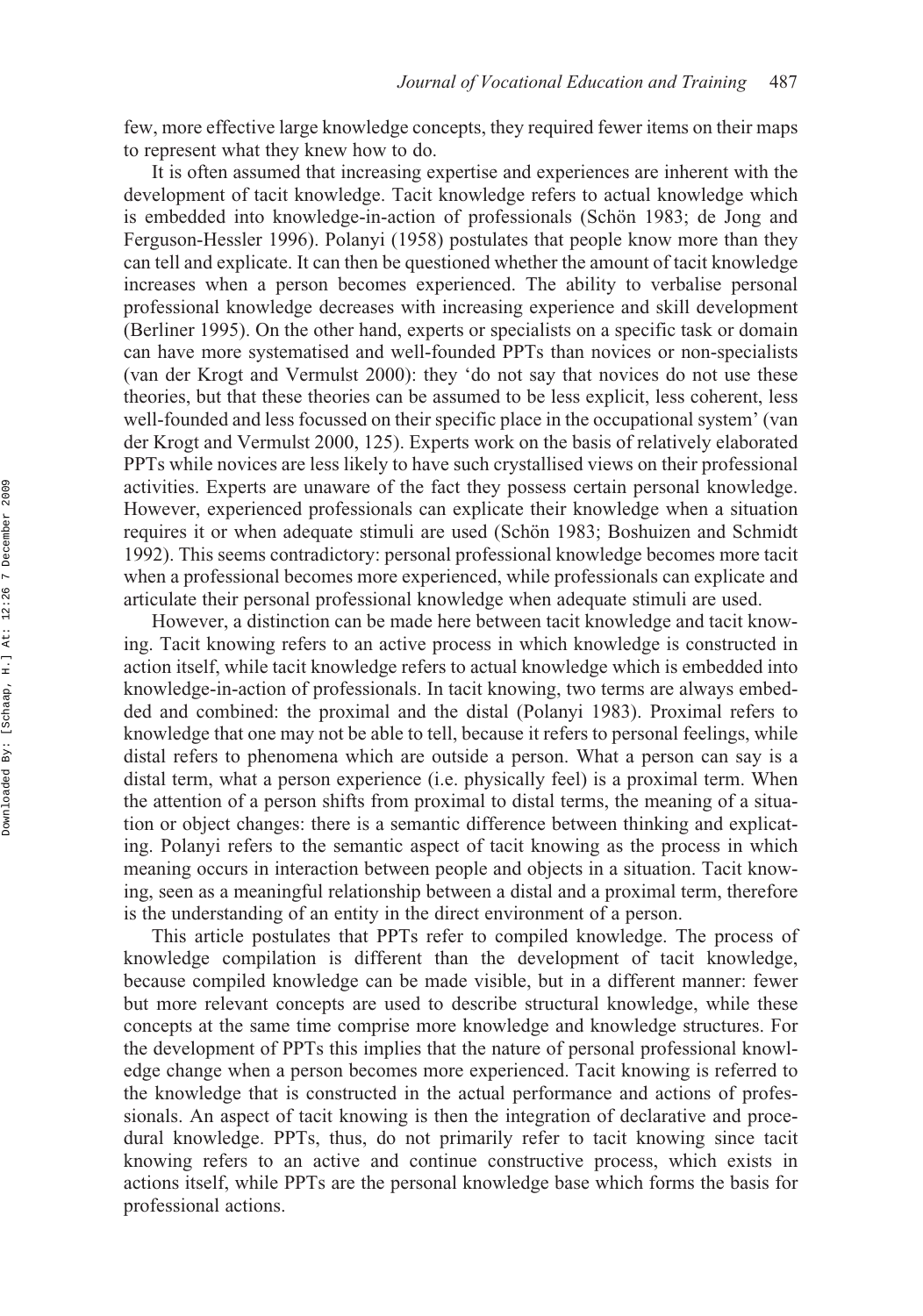#### *Situated cognition*

Situated cognition refers to knowledge as a product of the activities and situations in which it is produced (Brown, Collins, and Duguid 1989; Lave and Wenger 1991). Knowledge, then, is always situated and under construction: it progressively develops through new situations (Meijer 1999). Subsequently, the relation between knowledge and a certain situation is reciprocal, because knowledge is inherently built up to situations and simultaneously when knowledge is used in a situation, the understanding of a situation changes. There is, however, discussion concerning the extent in which knowledge can be seen as independent from a situation. Brown, Collins and Duguid (1989) have postulated that knowledge that is seen independently from a situation can be inappropriate or even invalid, while Anderson, Reder and Simon (1996), and Schön (1983) have stated that knowledge can be both partly context-dependent and partly context-independent.

PPTs consist of personal professional knowledge that can be applied in different situations. In this respect this article agrees with Anderson, Reder and Simon (1996) and Schön (1983): knowledge can also be interpreted and stored independently from specific situations. In other words: PPTs are transferable between different situations, while situated knowledge refers to contextualised knowledge (van Oers 1998). A PPT can indeed be specified and applied to different situations. The extent to which the knowledge in a PPT and the integration between declarative and procedural knowledge match with the situation determines to a large extent the quality of a PPT at a certain moment. Also, the specific context and the complexity of the tasks determine the extent is which personal professional knowledge comes into a situation and how new knowledge can be derived from a specific situation.

In the next section, the development of PPTs will be clarified by using two perspectives: (1) a sociological perspective on knowledge development, which refers to the interrelated process of internalisation and socialisation; and (2) a cognitive psychological perspective, in which the development of declarative and procedural knowledge is announced.

#### **Development of Personal Professional Theories**

#### *Internalisation and socialisation*

The development of PPTs, as discussed in the previous sections, implies that shared knowledge and collective norms, values and beliefs of a professional domain are internalised into an individual's PPT through a process of socialisation from the domain's Collective Professional Theory (CPT). A CPT consists of shared knowledge and collective norms, values and beliefs of professionals working in a certain occupational domain (de Bruijn and Nieuwenhuis 1994; Wilensky 1964) and distinguishes one occupational domain from another (Guile and Griffiths 2003; Shulman 2006; Wilensky 1964). A CPT reflects a certain degree of consensus among the members of a community of professionals (de Bruijn and Nieuwenhuis; Wilensky 1964) achieved through a collective process of negotiation of meaning (Wenger 1998). It has become widely accepted that knowledge, norms, values and beliefs are shared by a community of practitioners at a certain time and place, and thus are socially situated constructs. However, this combination of different aspects in a CPT can only be formulated in a relative way. Within the CPT of a specific domain there is the possibility of several schools of thought. These different schools of thought, which are appropriate in the same occupational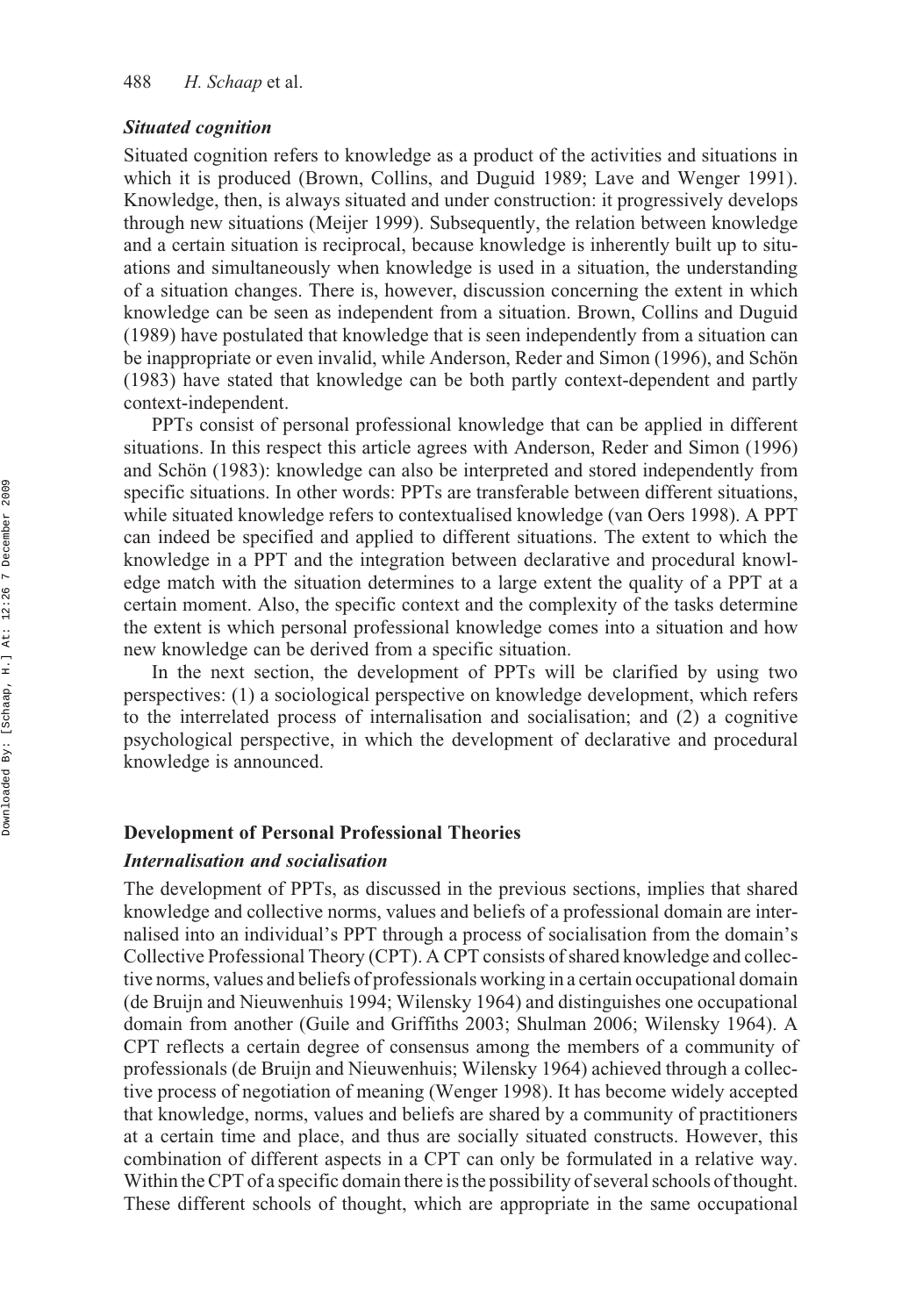domain, can occur between different organisations or different regions (Wenger 1998). For example, distinctions between firm-based practices are more significant as the distinction between different occupations (Lave and Wenger 1991).

Without undermining the dynamic nature of professions – and therefore the CPT of an occupational domain – this article assumes that CPTs exist with a shared understanding of knowledge, norms, values and beliefs referring to professional behaviour collectively perceived as adequate. The CPT of a specific occupational domain explains why there are similarities between the PPTs of professionals working in the same occupational domain. However, PPTs are, because of their personal nature, at the same time personally coloured and subjective. Socialisation refers to the process of growing into the CPT; the relevant professional norms, values and beliefs are translated and internalised into PPTs. Becoming a professional means adapting and internalising the shared knowledge and collective norms, values and beliefs of a CPT (Lave and Wenger 1991; Wenger 1998). This process results in a professional theory of one's own – the PPT – which consists of a personal interpretation of these aspects of a CPT.

Internalisation is elaborated in different streams, such as the development of psychological functions during child development (Vygotsky 1978) and knowledge development within creative and innovative organisations (Nonaka and Takeuchi 1995). Both theories are used to clarify the process of internalisation of knowledge in PPTs. From the perspective of child development, internalisation is conceived as a process in which an external operation is internally reconstructed (Vygotsky). The process of internalisation consists of a series of three transformations: (1) an external activity is reconstructed and begins to occur internally; (2) an interpersonal process is transformed into an intrapersonal process; and (3) the transformation of an interpersonal process into an intrapersonal process is the result of a long series of development activities. According to Vygotsky, internalisation is a process in which the meanings and functions of a certain task or gesture are created at first by an objective situation in which the child has only an object-oriented movement and in which a child has to solve a certain problem solely. Vygotsky postulated that the child needs another person, like a mother or a peer, to successfully attempt the task or gesture. Then, the meaning and functions of the task or gesture are not created in an objective situation in which the child has an object-centered focus: the meaning and functions are then created in interaction by and with the people who surround the child.

From the perspective of knowledge development in organisations, internalisation is positioned in a model of four types of knowledge conversion and accumulation: socialisation, externalisation, combination and internalisation (Nonaka and Takeuchi 1995). In this model, personal and subjective knowledge is confronted and combined with formal and explicit knowledge in order to create new knowledge. Internalisation is, in this context, conceived as an individual strategy to broaden, extend and reframe personal professional knowledge. According to these authors, internalisation is a process in which explicit knowledge becomes personal and subjective knowledge. Personal professional knowledge development takes place when experiences through socialisation, externalisation and combination become personal in the form of mental schemes. Nonaka and Takeuchi postulate that both mental and physical experiences are important in the process of internalisation, because then professionals are stimulated to actively use their existing mental schemes in new situations and different contexts.

This article postulates that internalisation is an important psychological process in the development of PPTs. In the context of the development of PPTs, internalisation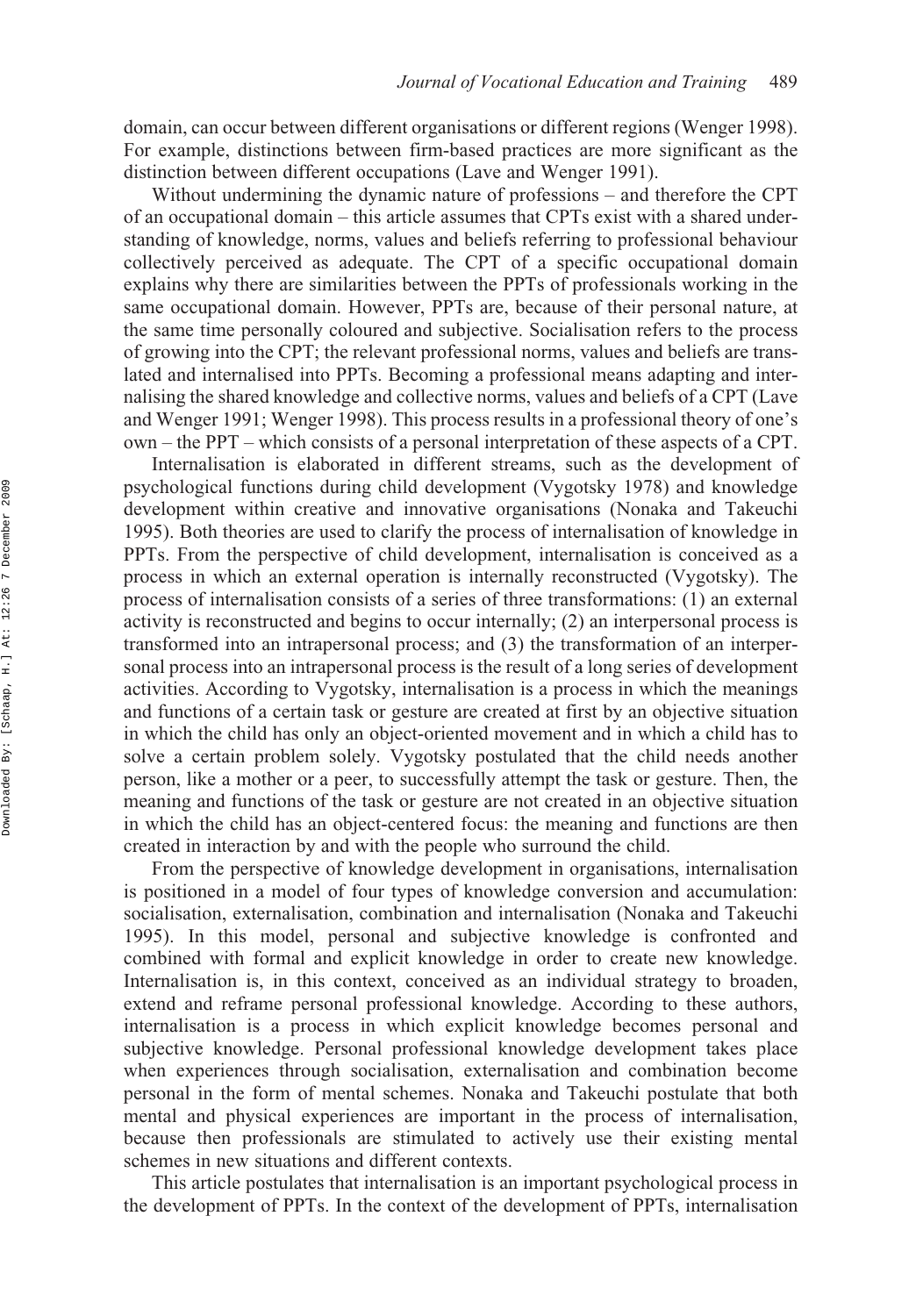refers to the process of embodying various types of knowledge in PPTs. Internalisation is an active, continuous and dynamic process in which people are stimulated to broaden, extent or reframe their PPTs.

#### *Development of declarative and procedural knowledge*

The development of PPTs constitutes a dynamic action-feedback-revision process, in which professionals take some actions, observe its feedback and refine subsequent actions (Anderson 1980; Winitzky and Kauchak 1995). This development process starts when a certain stimulus (e.g. a complex problem) activates perceived relevant declarative and procedural knowledge of the PPT, which are stored in the long-term memory (Fitts and Posner 1967). Anderson and Schunn (2000) refer to this process as firing: production rules 'fire' in response to a certain task. Perceived relevant information is then brought into the working memory in which discrepancies between declarative knowledge, procedural knowledge and the actual situation will be detected and reduced.

Goal structures play an important role in the development of procedural knowledge because they determine the overall organisation and structure of cognitions, whereby each task can be decomposed into sub-goals (Anderson and Schunn 2000). According to Anderson and Schunn, sub-goals impose 'a strong order on the way in which information is accessed and skills are applied' (Anderson and Schunn 2000, 5). The existence of sub-goals implies that a professional situation activates specific purposeful behaviour, which relates to specific sub-goals. This process of relating existing knowledge structures to sub-goals produces temporary declarative knowledge and takes place in the working memory. When a relevant production system is retrieved or actually developed, the developed declarative knowledge is integrated in a comprehensive composition of procedural knowledge: the production system.

When carrying out a professional task, professionals select the most adequate productions and relate the selected productions with others into a set of procedural knowledge. Each production will be evaluated and stored in the working memory. The knowledge, which is 'called up' from the long-term memory, is used by the professional. Note here that the way how PPTs are used in professional situations depends on several factors. During the process of retrieving declarative and procedural knowledge as well as the actual performance and actions of the professionals, knowledge development takes place (Anderson and Schunn 2000; Fitts and Posner 1967). The relevant declarative knowledge and the developed procedural knowledge, which can be retrieved from the particular task, are then stored in the long-term memory. The transfer of knowledge from working memory to long-term memory after complex actions or performances, results in a change in a PPT.

#### **Conclusion and discussion**

This article elaborated the PPTs as a relevant concept for emphasising the role of professional knowledge in competence-based vocational education. In this article we have substantiated that PPTs (1) consist of declarative and procedural knowledge; (2) are stored in the long-term memory; (3) refer to compiled knowledge; (4) are built upon different types of knowledge, such as formal theories, work-process knowledge, practical knowledge and shared knowledge, collective norms, values and beliefs of an occupational domain; and (5) can be specified and applied to different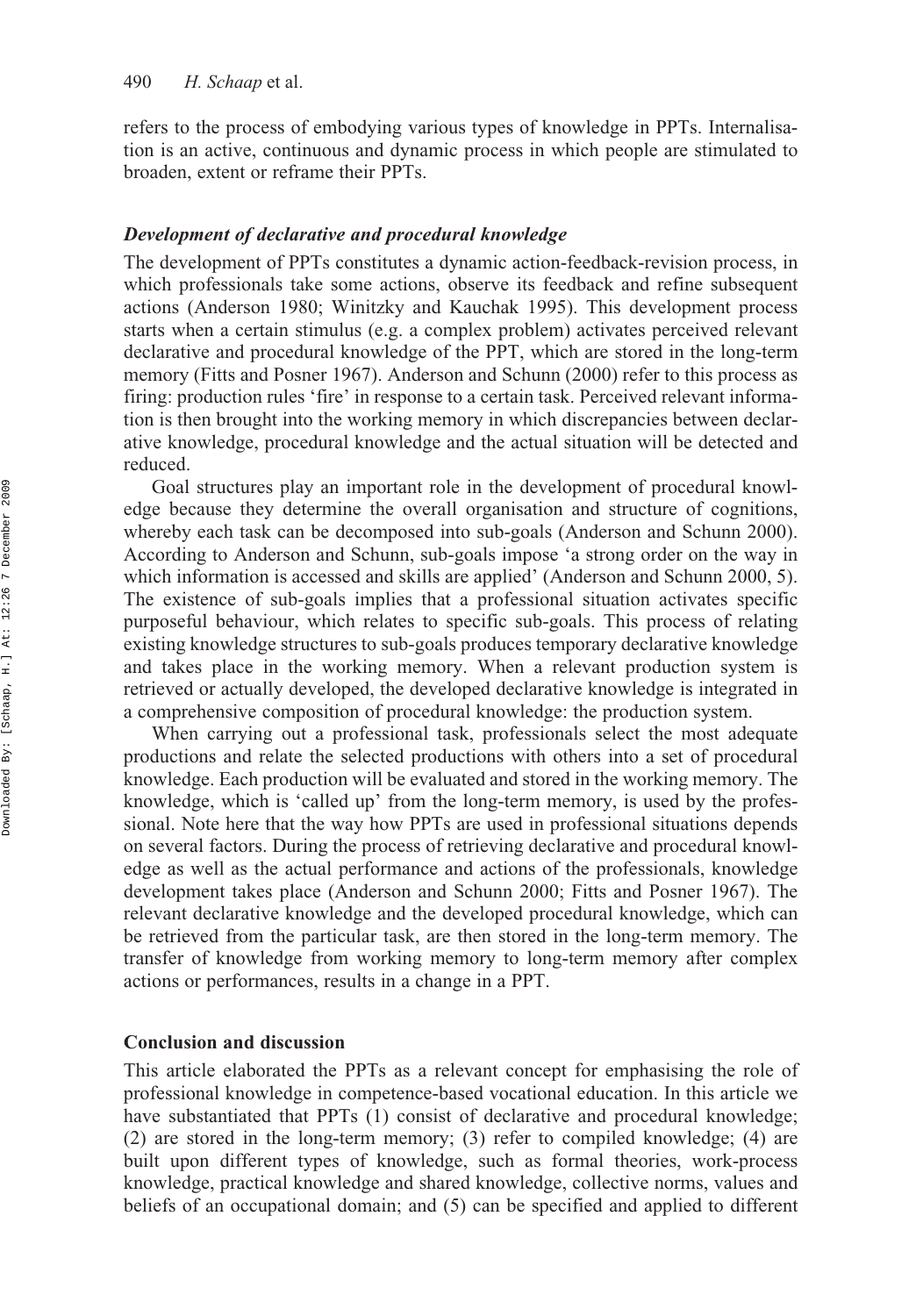professional situations. The development of PPTs refers to a process in which elements of a CPT – shared knowledge and collective norms, values and beliefs – are internalised. This implies that PPTs are always personal and subjective.

The elaboration of PPTs can be used to analyse the development of students' personal professional knowledge during education, training and/or internships. During an internship it is for example expected that students adapt and internalise cultural features of a particular occupational domain (Billet 2001; Illeris 2003). The internalisation of these shared norms, values and professional beliefs conceived in a PPT can be supported by making PPTs of students explicit and through stimulating reflection on personal professional knowledge growth. By close monitoring of the development of PPTs teachers and trainers can gain insight in the internalisation of knowledge by individual students. This is a formative application function of PPTs (Huijts, de Bruijn and Schaap, accepted).

For a formative application function of PPTs, a valid and reliable measurement and assessment procedure needs to be developed (Biemans et al. 2004; Tillema, Kessels, and Meijers 2000). The personal nature of PPTs has serious implications for the development of assessment procedures and instruments. For a complete measurement and assessment of PPTs, a multi-method approach where several methods are used and triangulated is required (Meijer, Verloop, and Beijaard 2002). Examples of different suitable methods are concept maps, stimulated recall interviews, interviews (Beijaard and Verloop 1996; Meijer 1999) and narrative self-descriptions (Kelchtermans and Vandenberghe 1994). To validly assess whether PPTs are well developed and representative for a professional in a certain occupational domain it might be useful to involve experts, which can be for example experienced teachers, trainers from the field or practitioners, in the assessment procedure.

The elaboration of the construct PPT raises the question when PPTs show quality and relevance. A study of Huijts, de Bruijn and Schaap (accepted) shows that richer PPTs are more relevant for the occupational domain. However, determining the quality of PPTs is a complex process. Firstly, it is still unknown which qualities can be used to determine the quality of PPTs. Previous research shows a diffuse field of qualities of knowledge. For example, De Jong and Ferguson-Hessler (1996) postulated that five qualities can be used to determine the overall quality of personal knowledge, namely: level, structure, automation, modality and generality. Another example can be found in the work of Zanting, Verloop and Vermunt (2003), who stated that knowledge of teachers can be separated into (1) an absolute versus a situational dimension (knowledge can be described with or without an indication of its situational character); and (2) a descriptive versus an analytical dimension (i.e. facts versus underlying reasons and motives). Secondly, another way to determine the quality of PPTs is the elaboration of differences and similarities between a PPT and a CPT. It can be stated that the more similarities a PPT shows, the more quality a PPT has for the particular occupational domain (Huijts, de Bruijn and Schaap, accepted; Verloop, van Driel, and Meijer 2001). As the distinction between a personal knowledge base and a collective knowledge base is arbitrary (Krause 1986; Meijer 1999), this raises theoretical and methodological questions like: is it possible to generate a complete picture of a CPT? Which methods can be used to generate a CPT? How to deal with different schools of thought in a domain? When a PPT shows similarities with a CPT, is the PPT then indeed adequate for a specific task or situation? All in all, it seems either too complex to pay explicit attention to both the quality for a certain occupational domain as well as that for a particular professional situation.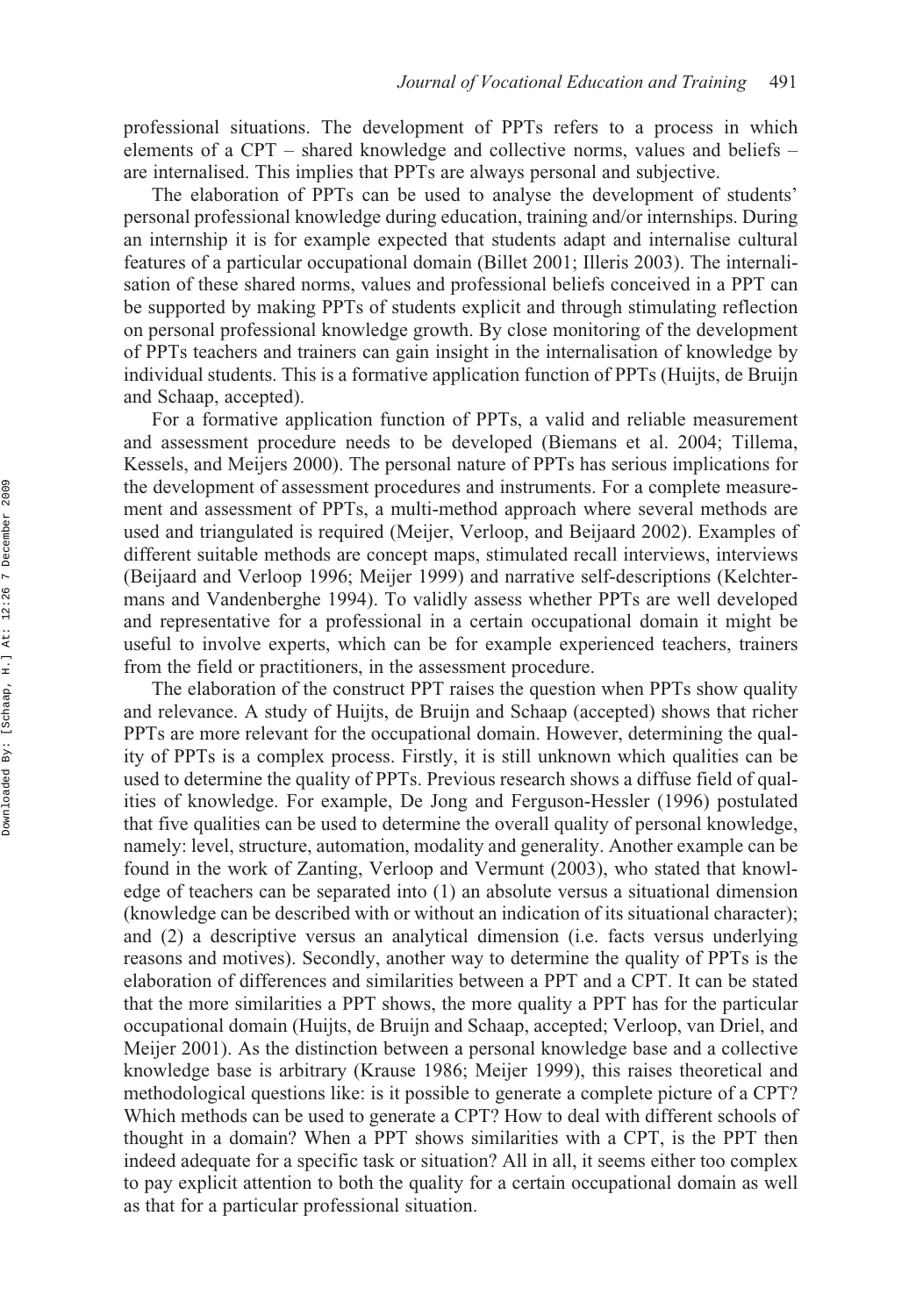A constructivist perspective on learning and knowledge development increases the need for insight in personal professional knowledge development in competence-based vocational education. This article postulates that becoming a professional means constructing a PPT, in which different types of knowledge (such as formal knowledge, practical knowledge and work-process knowledge) and shared knowledge, norms, values and beliefs of a CPT are internalised. For further research it is recommended to develop valid and reliable methods that can be used to unravel and assess the development and qualities of students' PPTs in competence-based vocational education.

## **References**

- Achtenhagen, F., and N.W. Grubb. 2001. Vocational and occupational education: Pedagogical complexity, institutional diversity. In *Handbook of research on teaching,* ed. V. Richardson, 604–39. Washington, DC: AERA.
- Anderson, J.R. 1980. *Cognitive psychology and its implications.* San Francisco, CA: W.H. Freeman.
- Anderson, J.R., and C.D. Schunn. 2000. Implications of the ACT-R learning theory: No magic bullets. In *Advances in instructional psychology.* Vol. 5 of *Educational design and cognitive science,* ed. R. Glaser. London: Lawrence Erlbaum.
- Anderson, J.R., L.M. Reder, and H.A. Simon. 1996. Situated learning and education. *Educational Researcher* 25: 5–11.
- Argyris, C., and D.A. Schön. 1974. *Theory in practice: Increasing professional effectiveness.* San Francisco, CA: Jossey Bass Publishers.
- Argyris, C., and D.A. Schön. 1978. *Organizational learning; a theory of action perspective.* Reading, MA: Addison-Wesley.
- Atkinson, R.C., and R.M. Shiffrin. 1968. Human memory: A proposed system and its control processes. In *The psychology of learning and motivation: Advances in research and theory,* ed. K.W. Spence and J.T. Spence, 742–75. New York: Academic Press.
- Baddely, A., and G. Hitch. 1974. Working memory. *The Psychology of Learning and Motivation* 8: 47–89.
- Becker, F., and F. Steale. 1995. *Workplace by design: Mapping high-performance workscape.* San Francisco: Jossey-Bass.
- Beijaard, D., and N. Verloop. 1996. Assessing teachers' practical knowledge. *Studies in Educational Evaluation* 22: 275–86.
- Berliner, D.C. 1995. The nature of experience in teaching. In *Effective and responsible teaching: The new synthesis,* ed. F.K. Oser, A. Dick, and J.L. Patry, 227–48. San Francisco, CA: Jossey-Bass Publishers.
- Biemans, H.J.A., L. Nieuwenhuis, R. Poell, M. Mulder, and R. Wesselink. 2004. Competence-based VET in the Netherlands: Backgrounds, pitfalls and implications. *Journal of Vocational Education and Training* 56: 523–38.
- Billet, Stephen. 2000. Guided learning at work. *Journal of Workplace Learning* 12: 272–85.
- Billet, Stephen. 2001. *Learning in the workplace: Strategies for effective practice.* Sydney, Crows Nest: Allen & Unwin.
- Boreham, Nicholas. 2002. Work process knowledge, curriculum control and the work-based route to vocational qualifications. *British Journal of Educational Studies* 50: 225–37.
- Boreham, Nicholas. 2004. Orienting the work-based curriculum towards work process knowledge: A rationale and a German case study. *Studies in Continuing Education* 26: 209–27.
- Boshuizen, H.P.A., and H.G. Schmidt. 1992. On the role of biomedical knowledge in clinical reasoning by experts, intermediates and novices. *Cognitive Science,* 16: 153–84.
- Brown, J.S., A. Collins, and P. Duguid. 1989. Situated cognition and the culture of learning. *Educational Researcher* 18: 32–42.
- Cornett, J., C. Yeoties, and L. Terwilliger. 1990. Teacher personal practise theories and their influences upon teacher curricular and instructional actions: A case study of a secondary science teacher. *Science Education* 74: 517–29.
- Darling-Hammond, L., and G. Sykes. 1999. *Teaching as the learning profession: Handbook of policy and practice.* San Francisco, CA: Jossey-Bass Publishers.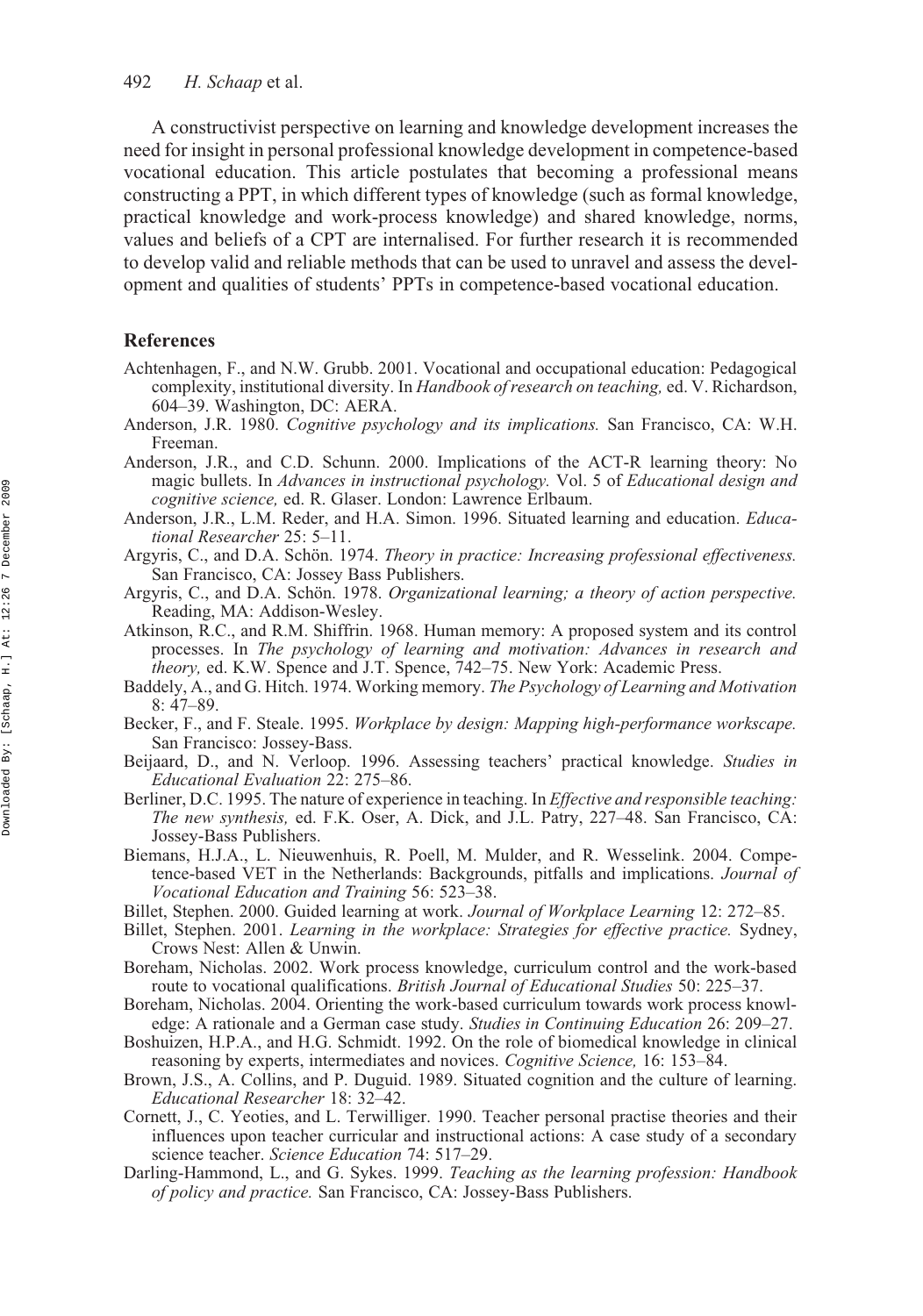- de Bruijn, E. 2004. Changing pedagogic and didactic approaches in vocational education in the Netherlands: From institutional interests to ambitions of students. *European Journal of Vocational Training* 31: 27–37.
- de Bruijn, E., and L. Nieuwenhuis. 1994. Education between profession and market: The development of professional training. In *Flexibility in training and vocational education,* ed. W.J. Nijhof and J.N. Streumer, 109–33. Utrecht, the Netherlands: Lemma.
- de Jong, T., and M.G.M. Ferguson-Hessler. 1996. Types and quantities of knowledge. *Educational Psychologist* 31: 105–13.
- Drucker, Peter. 1993. *Post-capitalist society.* New York: Harper Business.
- Eraut, Michael. 1994. *Developing professional knowledge and competence.* London: Falmer Press.
- Fitts, P.M., and M.I. Posner. 1967. *Human performance.* Belmont, CA: Brooks/Cole Publishing Company.
- Griffiths, T., and D. Guile. 2003. A connective model of learning: The implications for work process knowledge. *European Educational Research Journal* 2: 56–74.
- Guile, D., and T. Griffiths. 2003. A connective model of learning: The implications for work process knowledge. *European Educational Research Journal* 2: 56–73.
- Guile, D., and M. Young. 2003. Transfer and transition in vocational education: Some theoretical perspectives. In *School and work: New perspectives on transfer and boundary-crossing,* ed. T. Tuomi-Gröhn and Y. Engeström, 63–81. Amsterdam: Pergamon.
- Hager, P., and A. Gonczi. 1991. Competency based standards: A boon for continuing professional education? *Studies in Continuing Education* 13: 24–40.
- Hinton, G., and J. Anderson. 1981. *Parallel models of associative memory.* Hillsdale: Erlbaum. Huijts, P.M., E. de Bruijn, and H. Schaap. Revealing Personal Professional Theories. Manu-
- script accepted for publication.
- Illeris, Knud. 2003. Workplace learning and learning theory. *Journal of Workplace Learning* 15: 167–78.
- Kagan, Dona. 1990. Ways of evaluating teacher cognition: Interferences concerning the Goldilocks Principle. *Review of Educational Research* 60: 419–69.
- Kelchtermans, G., and R. Vandenberghe. 1994. Teachers' professional development: A biographical perspective. *Journal of Curriculum Studies* 26: 45–62.
- Kirschner, P.A., J. Sweller, and R.E. Clark. 2006. Why minimal guidance during instruction does not work: An analysis of the failure of constructivist, discovery, problem-based experiential and inquiry-based teaching. *Educational Psychologist* 41: 75–86.
- Krause, F. 1986. Subjective theories of teachers: Reconstruction through stimulated recall, interview and graphic representation of teacher thinking. In *Advances of research on teacher thinking,* ed. M. Ben-Peretz, R. Bromme, and R. Halkes, 159–71. Lisse, the Netherlands: Swets and Zeitlinger.
- Lave, J., and E. Wenger. 1991. *Situated learning: Legitimate peripheral participation.* Cambridge, UK: Cambridge University Press.
- Levin, B., and Y. He. 2008. Investigating the content and sources of teacher candidates' personal practical theories. *Journal of Teacher Education* 59: 55–68.
- Lizzio, A., and K. Wilson. 2004. Action learning in higher education: An investigation of its potential to develop professional capability. *Studies in Higher Education* 29: 469–88.
- Maes, Martine. 2004. Vocational education and training in the Netherlands. *CEDEFOP Panorama Series* no. 96: 79. Luxembourg: Office for the Official Publications of the European Communities.
- Mayer, R. 1981. *The promise of cognitive psychology.* San Francisco: Freeman.
- Meijer, P.C. 1999. Teachers' practical knowledge: Teaching reading comprehension in secondary education. PhD diss., Leiden University.
- Meijer, P.C., N. Verloop, and D. Beijaard. 2002. Multi-method triangulation in a qualitative study on teachers' practical knowledge: An attempt to increase internal validity. *Quality and Quantity* 36: 145–67.
- Munby, H., T. Russell, and A.K. Martin. 2001. Teachers' knowledge of how it develops. In *Handbook of research on teaching,* ed. V. Richardson, 877–904. Washington, DC: AERA.
- Nijhof, W., and W. van Esch. 2004. *Unravelling policy, power, process and performance. The formative evaluation of the Dutch Adult and Vocational Education Act.*'s Hertogenbosch: CINOP Expertisecentrum.